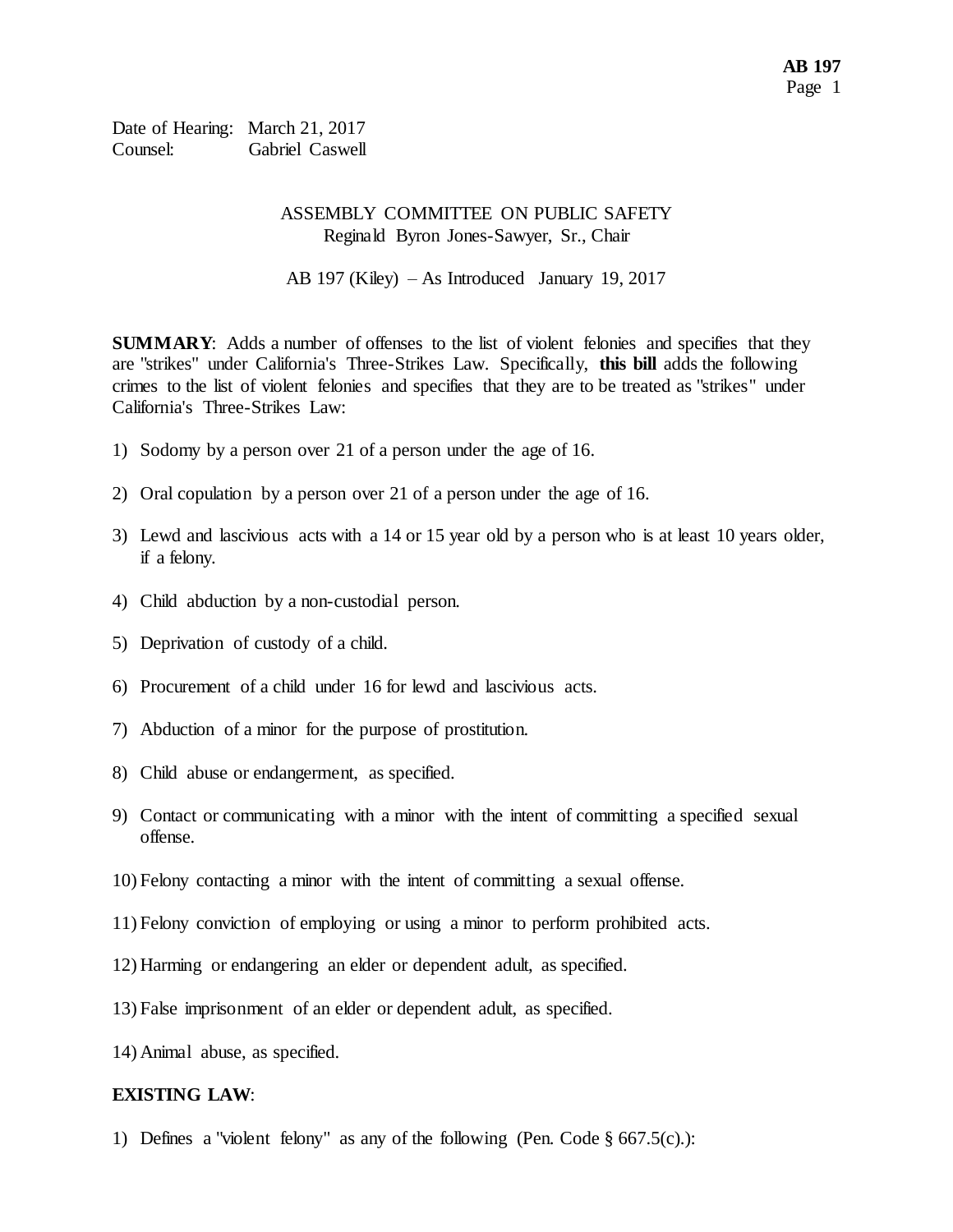- a) Murder or voluntary manslaughter;
- b) Mayhem;
- c) Rape or spousal rape accomplished by means of force or threats of retaliation;
- d) Sodomy by force or fear of immediate bodily injury on the victim or another person;
- e) Oral copulation by force or fear of immediate bodily injury on the victim or another person;
- f) Lewd acts on a child under the age of 14 years, as defined;
- g) Any felony punishable by death or imprisonment in the state prison for life;
- h) Any felony in which the defendant inflicts great bodily injury on any person other than an accomplice, or any felony in which the defendant has used a firearm, as specified;
- i) Any robbery;
- j) Arson of a structure, forest land, or property that causes great bodily injury;
- k) Arson that causes an inhabited structure or property to burn;
- l) Sexual penetration accomplished against the victim's will by means of force, menace or fear of immediate bodily injury on the victim or another person;
- m) Attempted murder;
- n) Explosion or attempted explosion of a destructive device with the intent to commit murder;
- o) Explosion or ignition of any destructive device or any explosive which causes bodily injury to any person;
- p) Explosion of a destructive device which causes death or great bodily injury;
- q) Kidnapping;
- r) Assault with intent to commit mayhem, rape, sodomy or oral copulation;
- s) Continuous sexual abuse of a child;
- t) Carjacking, as defined;
- u) Rape or penetration of genital or anal openings by a foreign object;
- v) Felony extortion;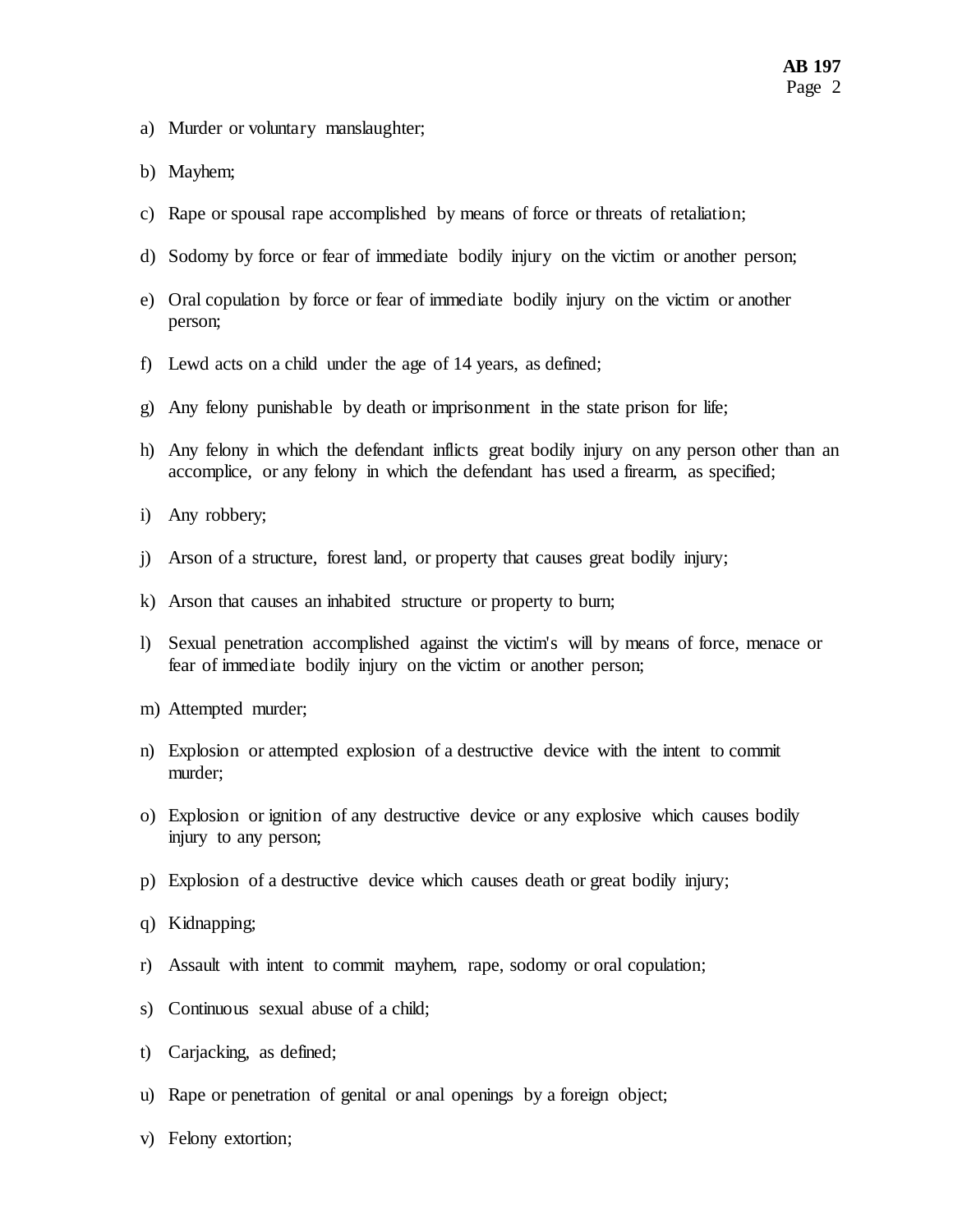- w) Threats to victims or witnesses, as specified;
- x) First degree burglary, as defined, where it is proved that another person other than an accomplice, was present in the residence during the burglary;
- y) Use of a firearm during the commission of specified crimes; and,
- z) Possession, development, production, and transfers of weapons of mass destruction.
- 2) Provides that when a defendant is convicted on a new felony offense and has a prior conviction for a specified violent felony, the defendant shall receive a consecutive three-year term for each prior separate prison term served by the defendant where the prior offense was one of the specified violent felonies specified, unless the defendant meets certain conditions. (Pen. Code § 667.5, subd. (a).)
- 3) States that a conviction of a violent felony counts as a prior conviction for sentencing under the two and three strike law. (Pen. Code  $\S$  667.)
- 4) Provides that if a defendant is convicted of a felony offense and it is pled and proved that the defendant has been convicted of one prior serious or violent offense as defined, the term of imprisonment is twice the term otherwise imposed for the current offense. (Pen, Code § 667
- 5) Specifies that notwithstanding any other law, any person who is convicted of a felony that is contained in the "violent" felony list shall accrue no more than 15% of work-time credit. (Pen. Code § 2933.1, subd. (a).)
- 6) Defines a "serious felony" as any of the following: murder or manslaughter; mayhem; rape; sodomy; oral copulation; lewd acts on a child under the age of 14; any felony punishable by death or imprisonment for life; any felony in which the defendant inflicts great bodily injury; attempted murder; assault with the intent to commit rape or robbery; assault with a deadly weapon or instrument on a peace officer; assault by a life prisoner on a non-inmate; assault with a deadly weapon by an inmate; arson; exploding a destructive devise with the intention to commit murder or great bodily injury; first-degree burglary; armed robbery or bank robbery; kidnapping; holding of a hostage by a person confined to a state prison; attempting to commit a felony punishable by death or life in prison; any felony where the defendant personally used a dangerous or deadly weapon; selling or otherwise providing heroin, PCP or any type of methamphetamine-related drug; forcible sexual penetration; grand theft involving a firearm; carjacking; assault with the intent to commit mayhem, rape, sodomy or forcible oral copulation; throwing acid or other flammable substance; assault with a deadly weapon on a peace officer; assault with a deadly weapon on a member of the transit authority; discharge of a firearm in an inhabited dwelling or car; rape or sexual penetration done in concert; continuous sexual abuse of a child; shooting from a vehicle; intimidating a victim or witness; any attempt to commit the above-listed crimes except assault or burglary; and using a firearm in the commission of a crime and possession of weapons of mass destruction. (Pen. Code § 1192.7(c).)

## **FISCAL EFFECT**: Unknown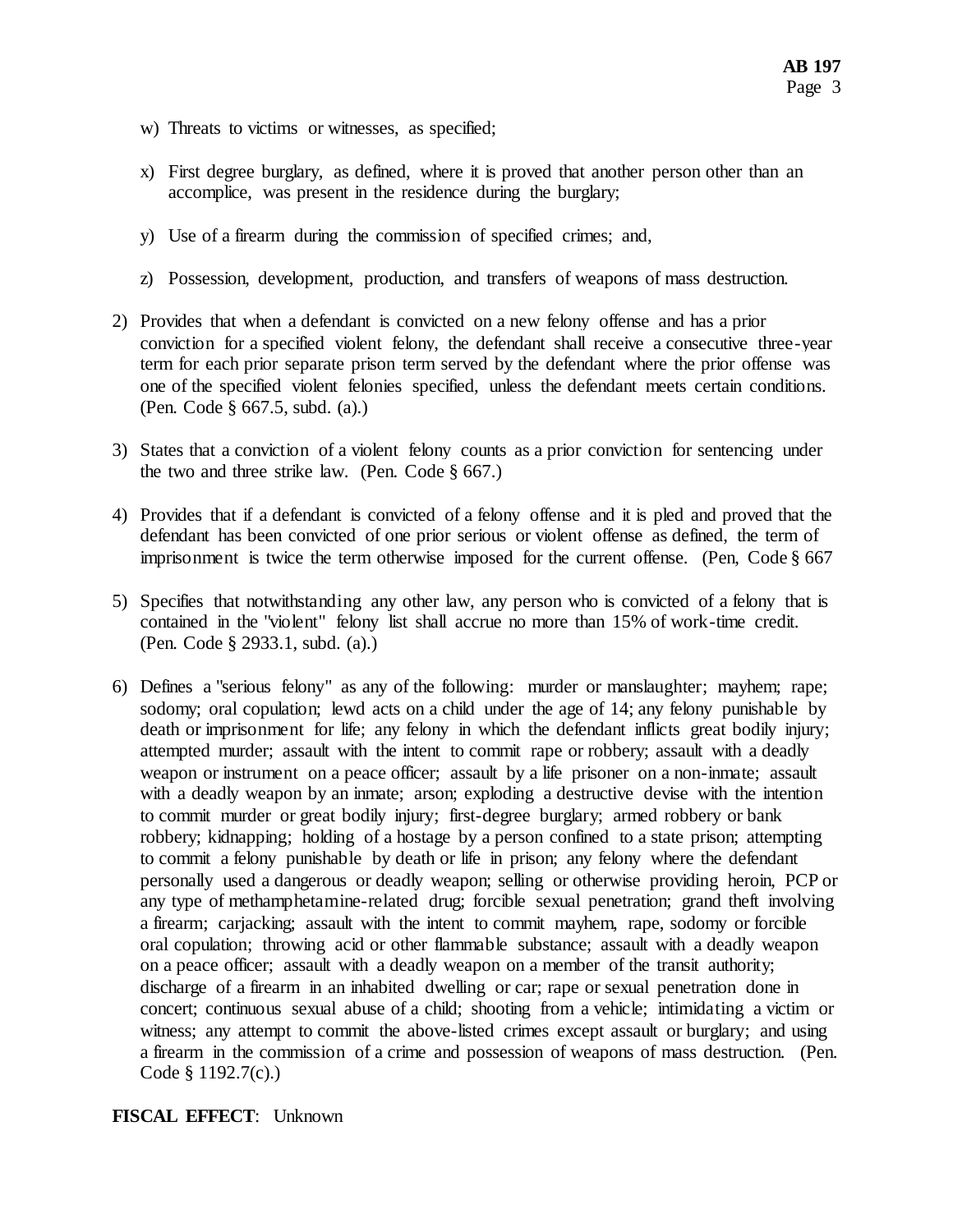# **COMMENTS**:

- 1) **Author's Statement**: According to the author, "Assembly Bill 197 aims to fix some of the most egregious effects of Proposition 57 by adding child molestation, violence against the elderly, animal abuse, and other serious crimes against defenseless populations to California's 'violent felonies' list. This bill would ensure that criminals who prey on the most vulnerable members of our community remain behind bars."
- 2) **"Violent" Felony Designation**: This bill adds 14 new offenses to the list of "violent" crimes that causes an offender to receive fewer "custody credits" toward release on parole. Inmates who receive convictions for violent felonies must serve 85% of their time in custody. Additionally, these new offenses will be considered "strikes" for purposes of California's Three Strikes Law. In essence, any person who is convicted one of these offenses after committing two prior strikes can be sentenced to 25-years to life in state prison.
- 3) **Three Strikes Implications**: In general, violent felonies on the violent felonies list are considered "strikes" for purposes of California's Three Strikes Law. However, Proposition 36, which was passed by California voters on November 6, 2012 specifies that only the crimes that were included in the "violent felonies" list prior to November 7, 2016 shall be treated as strikes for purposes of the three-strikes law.

*"Notwithstanding subdivision (h) of Section 667, for all offenses committed on or after November 7, 2012, all references to existing statutes in subdivisions (c) to (g), inclusive, of Section 667, are to those statutes as they existed on November 7, 2012."* (Pen. Code § 667.1.)

This bill seeks to modify the date in Proposition 36 to 2018. As a result, the offenses in this bill, and any other offenses added to the violent felonies list prior to 2018 will become "strikes" under California's Three Strikes Law. This committee recently passed AB 27 (Melendez), and AB 67 (Rodriguez) which added various offenses related to human trafficking and rape of unconscious or intoxicated persons to the violent felony list. If this bill passes, all of those bills will likely be considered strikes as well because the bills may be double-joined.

- 4) **Wobblers (or Alternate Felony/Misdemeanors):** This bill, as drafted, would add seven offenses that can be charged alternatively as either felonies or misdemeanors to the list of violent felonies. On three occasions, the bill specifies that they should only count as violent felonies if they are charged as a felony. The following offenses are alternate felony/misdemeanors or wobblers that are being added to the violent felonies list:
	- a) Lewd and lascivious acts with a 14 or 15 year old by a person who is at least 10 years older, if a felony.
	- b) Child abduction by a non-custodial person.
	- c) Deprivation of custody of a child.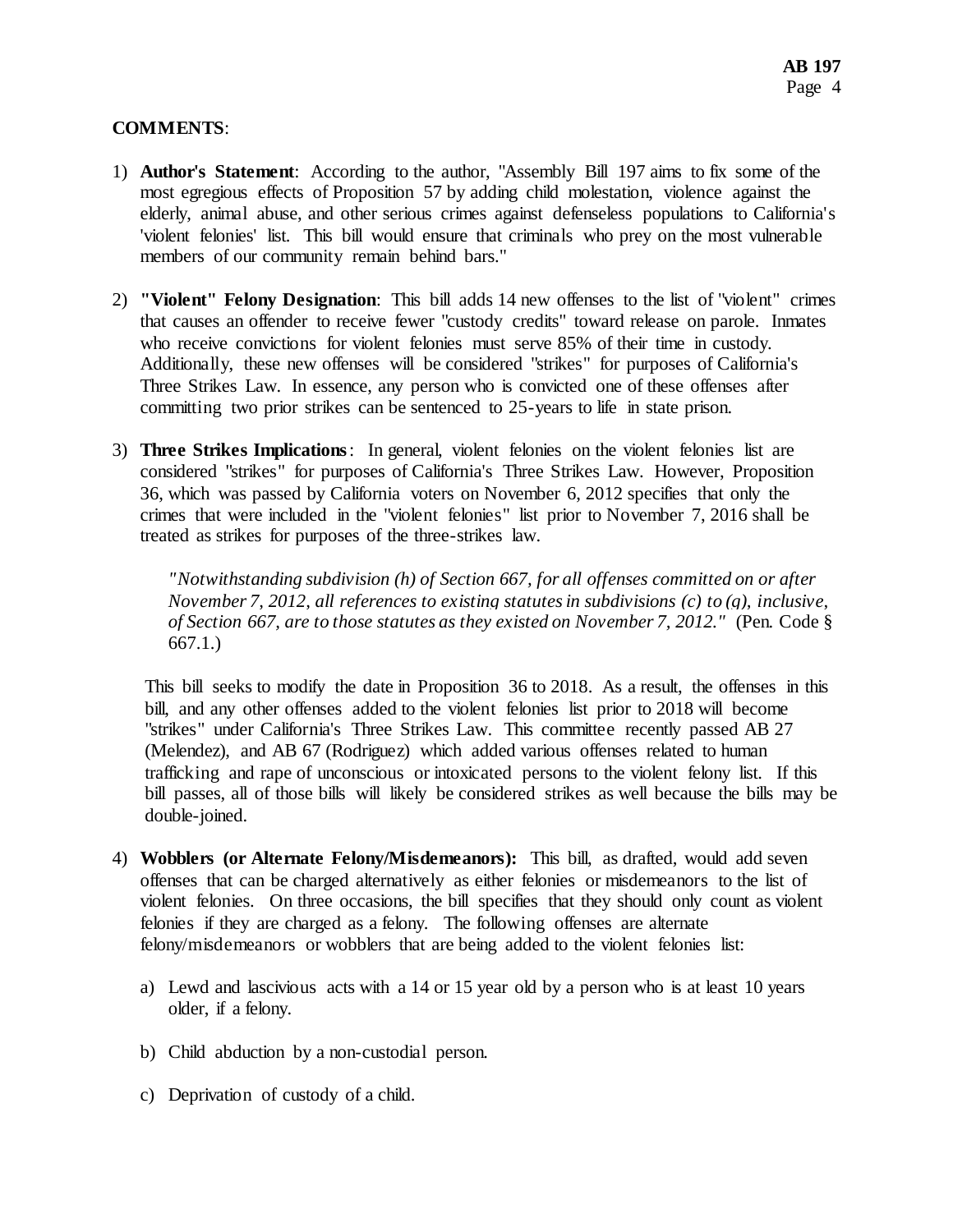- d) Child abuse or endangerment, as specified.
- e) Felony conviction of employing or using a minor to perform prohibited acts.
- f) Harming or endangering an elder or dependent adult, as specified.
- g) Animal abuse, as specified.

The violent felony list contains the most serious crimes under California law, including crimes such as murder, attempted murder, mayhem, forcible sex crimes, arson, and robbery. The violent felony list does not contain any crimes classified as alternate felony/misdemeanors as they are not deemed to be of a serious enough nature if they can alternatively be charged as a misdemeanor. To add the alternate felony/ misdemeanor offense, if charged as a felony to the list of violent felonies would be unprecedented.

5) **Proposition 57**: On November 8, 2016 the voters of California approved Proposition 57. Proposition 57 was known as the "Parole for Non-Violent Criminals and Juvenile Court Trial Requirements Initiative." The initiative allows parole consideration for non-violent felons. It also authorizes sentence credits for rehabilitation, good behavior, and education. Additionally the proposition provides juvenile court judge decides whether juvenile will be prosecuted as adult.

As a result of the initiative, state prison inmates convicted of non-violent felony offenses are considered for early release. The state prison system may award additional sentencing credits to inmates for good behavior and approved rehabilitative or educational achievements. Additionally, minors must have a hearing in juvenile court before they can be transferred to adult court.

The California Department of Corrections (CDCR) has been tasked with drafting regulations on how the parole process will be implemented. The initiative specifies that early parole may only be given to non-violent offenses. However, the initiative does not specify what is considered a non-violent felony. Advocates for this legislation want the offense included in this bill to be considered violent felonies by including them on the violent felonies list as codified in the penal code. It is not clear however if that is the standard that CDCR is going to employ.

6) **Prison Overcrowding:** In January 2010, a three-judge panel issued a ruling ordering the State of California to reduce its prison population to 137.5% of design capacity because overcrowding was the primary reason that CDCR was unable to provide inmates with constitutionally adequate healthcare. (*Coleman/Plata vs. Schwarzenegger* (2010) No. Civ S-90-0520 LKK JFM P/NO. C01-1351 THE.) The United State Supreme Court upheld the decision, declaring that "without a reduction in overcrowding, there will be no efficacious remedy for the unconstitutional care of the sick and mentally ill" inmates in California's prisons. (*Brown v. Plata* (2011) 131 S.Ct. 1910, 1939; 179 L.Ed.2d 969, 999.)

After continued litigation, on February 10, 2014, the federal court ordered California to reduce its in-state adult institution population to 137.5% of design capacity by February 28, 2016, as follows: 143% of design bed capacity by June 30, 2014; 141.5% of design bed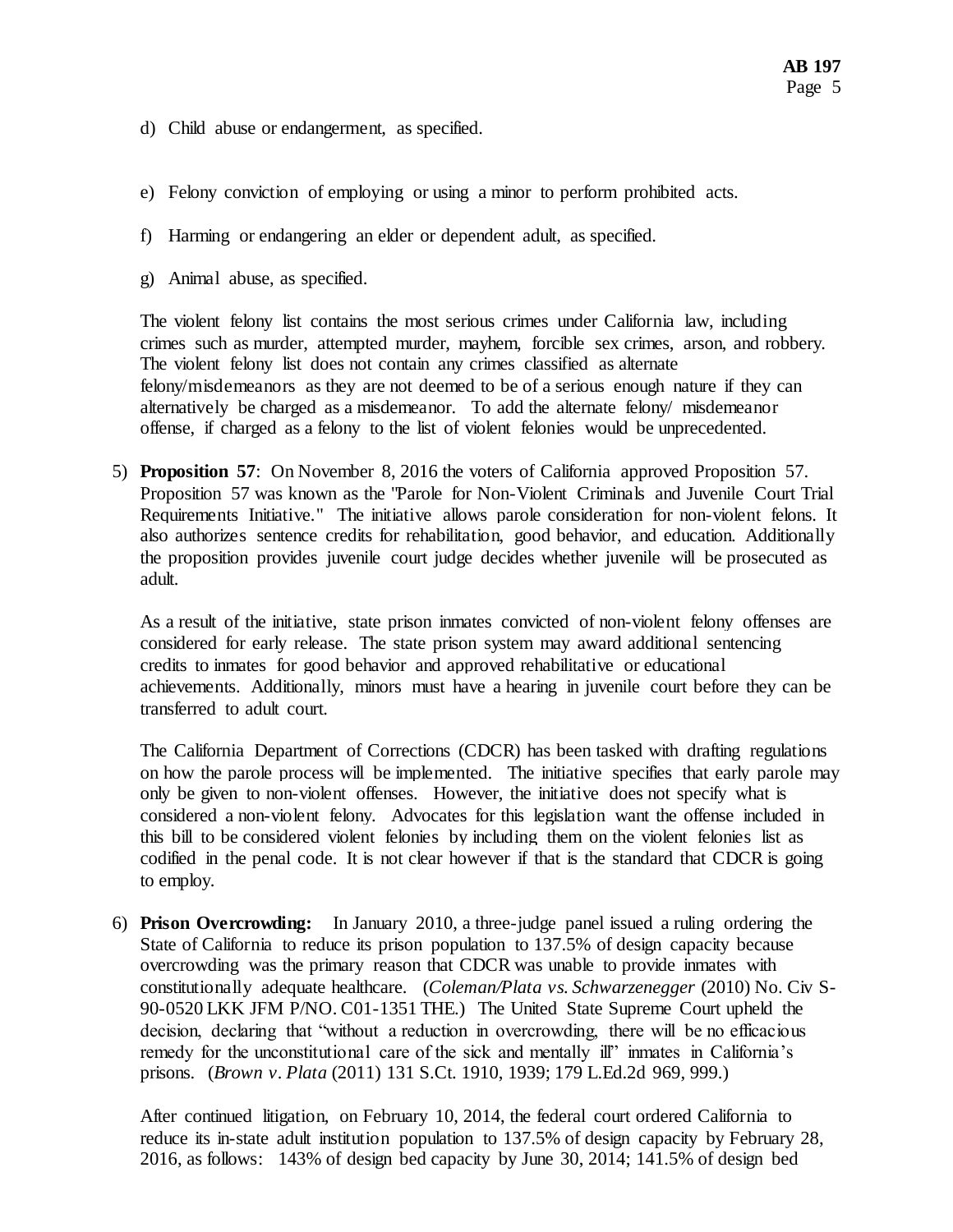capacity by February 28, 2015; and, 137.5% of design bed capacity by February 28, 2016.

CDCR's February 2017 monthly report on the prison population notes that the in-state adult institution population is currently 114,124 inmates, which amounts to 134.1% of design capacity. This is an increase of 1.1% from February of last year. Additionally, there are still 4,400 prisoners being housed out of

state. [\(http://www.cdcr.ca.gov/Reports\\_Research/Offender\\_Information\\_Services\\_Branch/M](http://www.cdcr.ca.gov/Reports_Research/Offender_Information_Services_Branch/Monthly/TPOP1A/TPOP1Ad1702.pdf) [onthly/TPOP1A/TPOP1Ad1702.pdf](http://www.cdcr.ca.gov/Reports_Research/Offender_Information_Services_Branch/Monthly/TPOP1A/TPOP1Ad1702.pdf) )

The Governor's January proposed budget for 2017-2018 anticipates that "[t]he adult inmate average daily population is projected to decrease from 129,015 in 2016-17 to 128,159 in 2017-18, a decrease of 856 inmates, or 0.7 percent. The average daily parolee population is projected to increase from 43,686 in 2016-17 to 44,761 in 2017-18, an increase of 1,075 parolees, or 2.5 percent. The decrease in the adult inmate population is due to a projected reduction related to the implementation of Proposition 57, the Public Safety and Rehabilitation Act of 2016, which offsets a projected increase in felon admissions." [\(http://ebudget.ca.gov/budget/2017-18/#/Department/5225\)](http://ebudget.ca.gov/budget/2017-18/#/Department/5225) 

Thus, while CDCR is currently in compliance with the three-judge panel's order on the prison population, the state needs to maintain a "durable solution" to prison overcrowding "consistently demanded" by the court. (Opinion Re: Order Granting in Part and Denying in Part Defendants' Request For Extension of December 31, 2013 Deadline, NO. 2:90-cv-0520 LKK DAD (PC), 3-Judge Court, *Coleman v. Brown*, *Plata v. Brown* (2-10-14).)

The provisions of this bill not only specify that anyone convicted of these offenses added to the violent felonies list would have to spend 85% of their sentence in custody, but the legislation also adds "strikes" to the list of offenses that can trigger a 25-years to life sentence. This bill would most definitely exacerbate California's prison overcrowding crisis.

- 7) **Argument in Support**: According to the *Los Angeles County Professional Peace Officers Assocaition¸*"Proposition 57, as approved by the voters on November 8, 2016, increases parole chances for felons convicted of nonviolent crimes and gives them more opportunities to earn credits for good behavior. Proposition 57 bases parole eligibility for persons convicted of nonviolent offenses on the sentence imposed for a single count and ignores any additional punishment imposed for commission of multiple offenses, use of a deadly weapon, and numerous other enhancements. Because the language in Proposition 57 is not precise there is a substantial risk that it could result in the release of felony child abductors."
- 8) **Argument in Opposition**: According to the *American Civil Liberties Union*, "The American Civil Liberties Union of California regrets to inform you of our opposition to AB 197, which would add numerous offenses to the list of violent felonies for the purpose of sentencing enhancements and for purposes of inclusion as 'strikes' under the Three Strikes Law.

"AB 197, like several other bills introduced this session to add crimes to the list of violent felonies, directly contradicts the will of the voters when they passed Proposition 57 just this past November. Prop 57 allows an offender convicted of a non-violent felony to be eligible for parole upon completion of the prison term for the primary offense, and authorizes the Department of Corrections and Rehabilitation to offer enhanced credit-earning opportunities to prisoners – opportunities likely also to be limited to non-violent offenders once the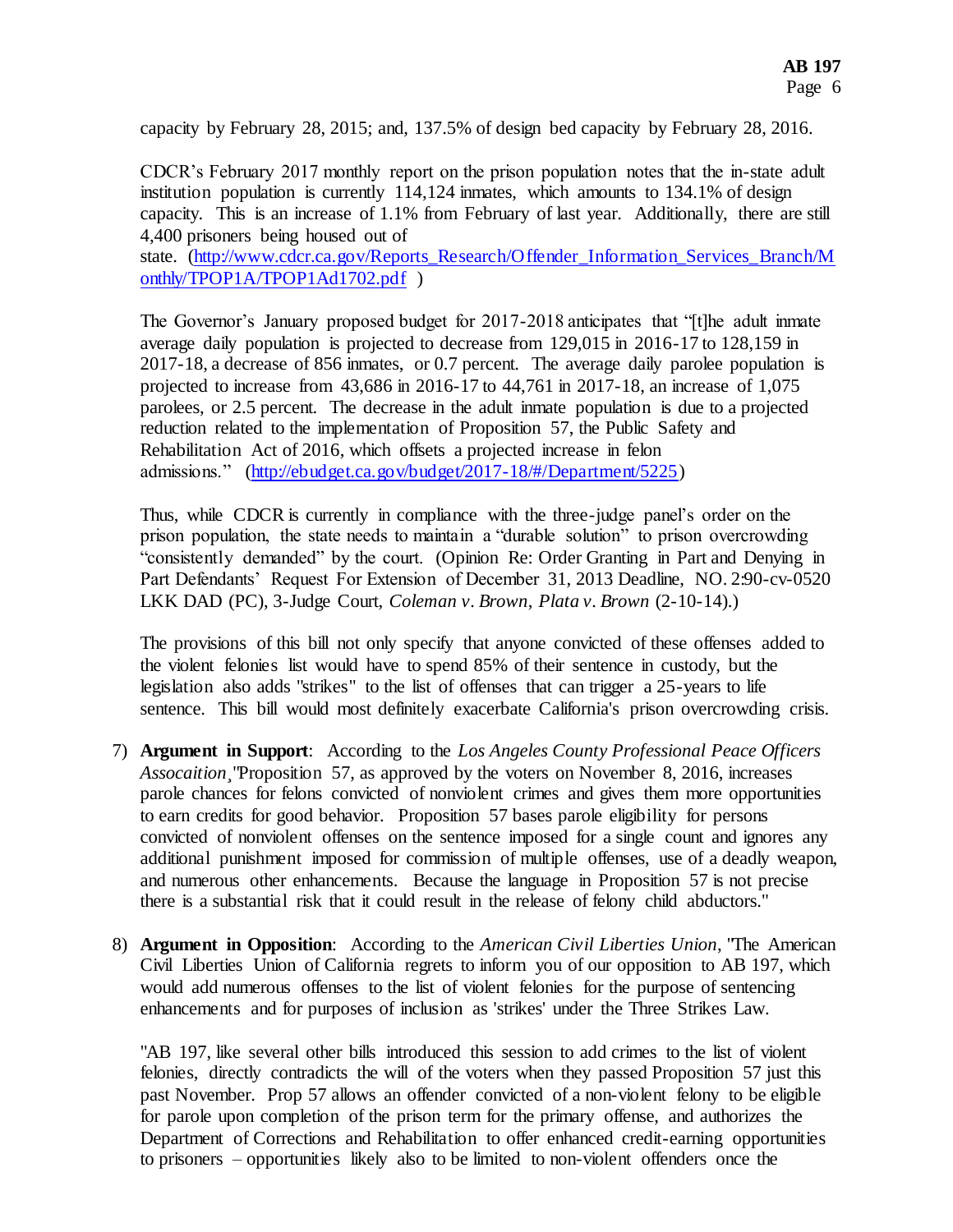regulations are adopted. The arguments in opposition to Prop 57 expressly noted that someone convicted of lewd and lascivious acts with a child of 14 or 15, or false imprisonment of an elder by violence, to take two examples of the many crimes in AB 197, would be eligible for early parole under the Proposition.<sup>1</sup>

"Proponents of the measure noted that California's prison population had increased by 500% in just a few decades, and that the measure would save tens of millions of taxpayer dollars.<sup>2</sup> California voters passed the measure with over 64% of the vote. AB 197 would undermine that choice before it even has a chance to go into effect. The bill would set a precedent for limiting the cost-saving and rehabilitative benefits of Prop 57 by defining more and more crimes as violent felonies.

"AB 197 goes further than other similar bills in the breadth of the crimes that would be added and in proposing to make these proposed new violent felonies – and any other crimes added to the violent felony list this year – into "strikes" under the Three Strikes Law. AB 197 would add fourteen crimes to the violent felony list. Some of these crimes are not only not violent felonies, but not necessarily felonies, punishable under existing law as either misdemeanors or felonies. These include keeping a child from its lawful custodian (Penal Code §278), depriving a person of a lawful custody of a child or a right to visitation with a child (Penal Code §278.5), or false imprisonment of an elder or dependent adult (Penal Code §368(f)). Offenders who commit these crimes, or the others covered in AB 197, should not be denied the potential for earlier parole available under Prop 57.

"Equally alarmingly, AB 197 would rewrite the Three Strikes law so that the included crimes, and any other crimes added as violent felonies this year, would count as strikes. This goes further than simply undoing the positive effects of Prop 57 and would start California down the road – again – of ever increasing sentences for an ever expanding set of crimes.

"Governor Brown has criticized our state's criminal laws, particularly the number of sentencing enhancements, observing, "[t]here are now 400 separate enhancements that can add up to 25 years, each one of them, and now you have over 5,000 separate criminal provisions."<sup>3</sup> As the Governor stated in his veto message of several bills last session, "[t]his multiplication and particularization of criminal behavior creates increasing complexity without commensurate benefit.<sup>"4</sup>

"The broader application of violent crime sentencing enhancements proposed under this bill, including the lengthy sentences available under the Three Strikes Law, will not benefit public safety. Studies have concluded that the severity of punishment does not generally have an

l

<sup>&</sup>lt;sup>1</sup> Official Voter Information Guide for General Election, November 8, 2016, Arguments Against Proposition 57, available at http://voterguide.sos.ca.gov/en/propositions/57/arguments-rebuttals.htm 2 *Id.*

<sup>3</sup> Scott Shafer, Prosecutors Cry Foul Over Jerry Brown's Ballot Measure, KQED, Feb. 12, 2016, *available at*  <http://ww2.kqed.org/news/2016/02/12/prosecutors-cry-foul-over-jerry-browns-ballot-measure>

<sup>&</sup>lt;sup>4</sup> Patrick McGreevy, With Strong Message Against Creating New Crimes, Gov. Brown Vetoes Drone Bills, LA Times, Oct. 3, 2015, *available at* [http://www.latimes.com/politics/la-me-pc-gov-brown-vetoes-bills-restricting](http://www.latimes.com/politics/la-me-pc-gov-brown-vetoes-bills-restricting-hobbyist-drones-at-fires-schools-prisons-20151003-story.html)[hobbyist-drones-at-fires-schools-prisons-20151003-story.html](http://www.latimes.com/politics/la-me-pc-gov-brown-vetoes-bills-restricting-hobbyist-drones-at-fires-schools-prisons-20151003-story.html)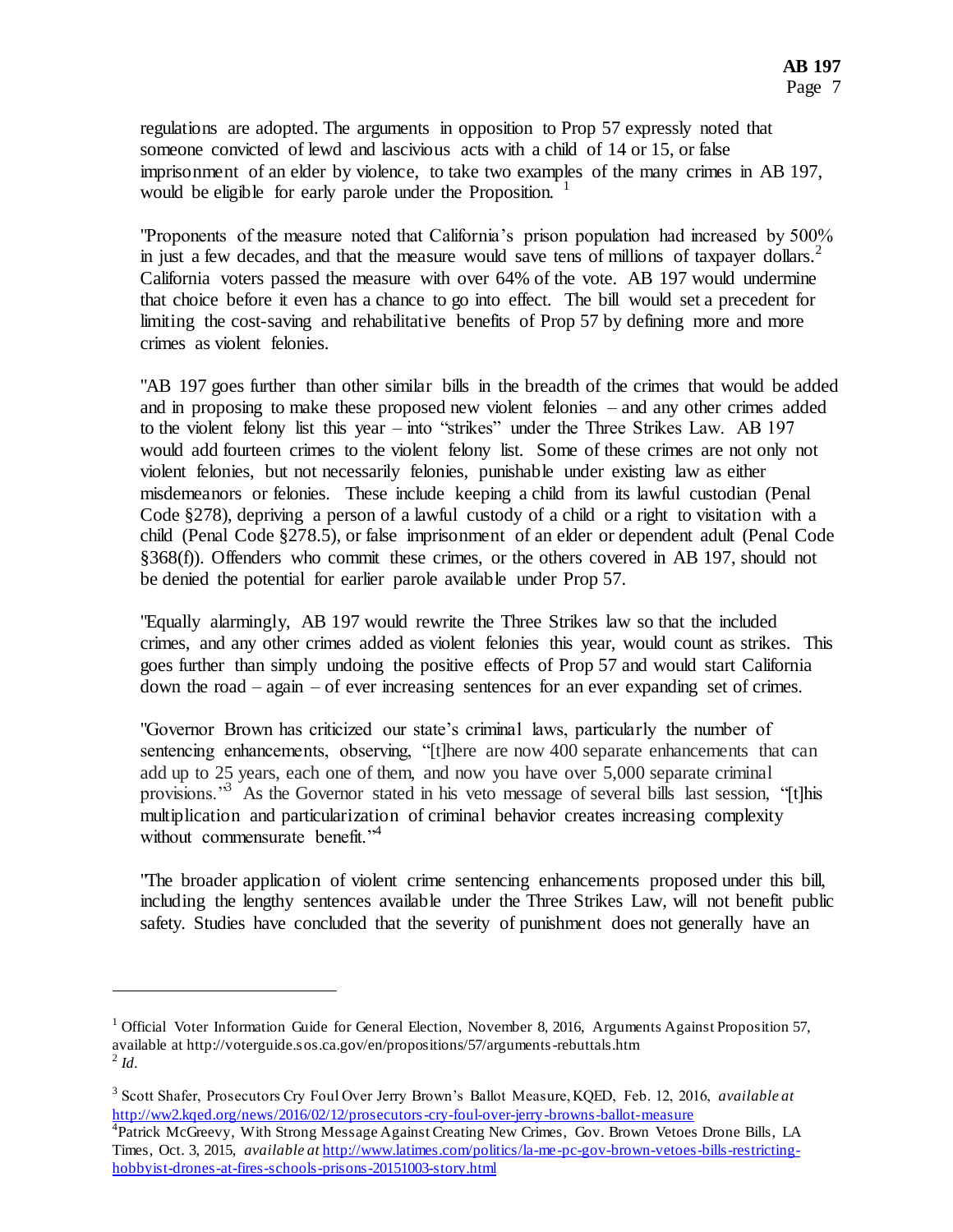increased effect on deterrence.<sup>5</sup> Rather, researchers have found that certainty of punishment has a greater deterrent effect than the severity of the punishment itself.<sup>6</sup>

"The United States has the highest rate of incarceration in the world.<sup>7</sup> While California has recently made some progress in reducing its incarceration rate, that progress cannot continue if additional enhancements and longer sentences are imposed for an ever-growing list of offenses."

# 9) **Related Legislation**:

- a) AB 27 (Melendez), adds specified sexual assault offenses to the list of violent felonies codified in the Penal Code. AB 27 has been referred to the Assembly Appropriations Committee.
- b) AB 67 (Rodriguez), adds human sex trafficking and specified sexual assault offenses to the list of violent felonies codified in the Penal Code. AB 67 has been referred to the Assembly Appropriations Committee.
- c) SB 75 (Bates) adds vehicular manslaughter, human trafficking involving a minor, assault with a deadly weapon, solicitation of murder, rape under various specified circumstances, and grand theft of a firearm as violent felonies for purposes of imposing specified sentence enhancements. The bill would also make conforming changes. SB 75 is set for hearing on March 21 in the Senate Public Safety Committee.
- d) SB 652 (Nielsen) defines as a "violent felony" the unlawful possession of a firearm by a person previously convicted of a felony enumerated as a violent felony. SB 652 has been referred to the Senate Public Safety Committee but has not been set for hearing.
- e) SB 770 (Glazier) adds human trafficking, elder and dependent adult abuse, assault with a deadly weapon, rape under specified circumstances, discharge of a firearm at an occupied building, and specified crimes against peace officers and witnesses, as violent felonies for purposes of the above specified sentence enhancements. SB 770 has been referred to the Senate Public Safety Committee but has not been set for hearing.

## 10) **Prior Legislation**:

l

- a) AB 2888 (Low), Chapter 863, Statutes of 2016, prohibits judges from granting probation when specified felony sexual assault offenses, contained in this bill, are committed.
- b) SB 1269 (Galgiani), of the 2015-2016 Legislative Session, would have included human trafficking in the list of violent felonies, for which Three Strike sentencing, sentencing

<sup>5</sup> Valerie Wright, Deterrence in Criminal Justice: Evaluating Certainty vs. Severity of Punishment (Sentencing Project 2010) *available at* http://www.sentencingproject.org/doc/deterrence%20briefing%20.pdf 6 *Id.*

 $7$  Michelle Ye Hee Lee, Yes, U.S. Locks People Up at a Higher Rate than Any Other Country, Washington Post, July 7, 2015, *available at* https://www.washingtonpost.com/news/fact-checker/wp/2015/07/07/yes-u-s-locks-peopleup-at-a-higher-rate-than-any-other-country/?utm\_term=.8b07c2ccf330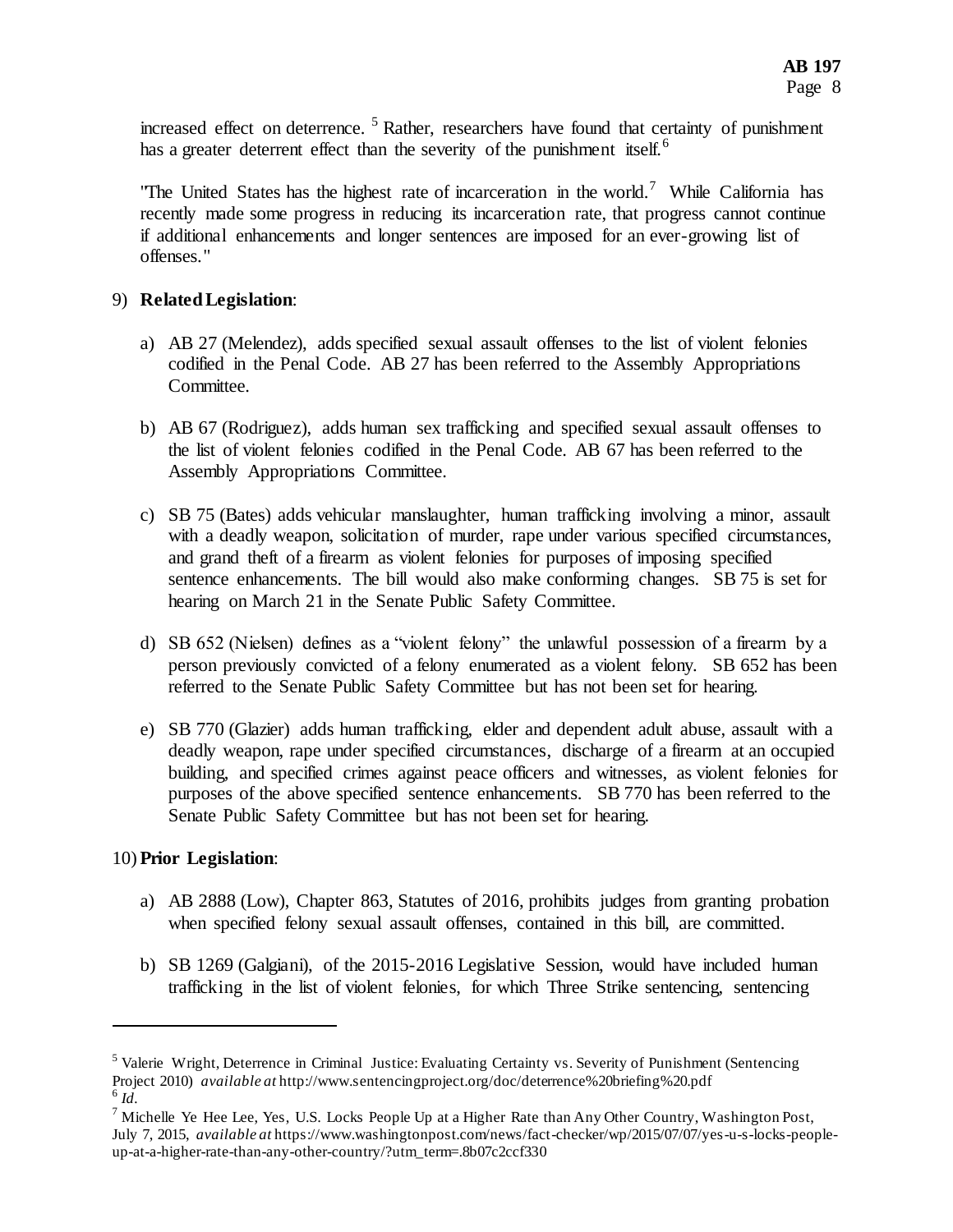credit limits, enhancements for prior violent felony prison terms and other consequences apply. SB 1269 failed passage in the Senate Public Safety Committee.

- c) AB 60 (Jeffries), of the 2011-2012 Legislative Session, would have added felony battery on specified peace officers to the list of strikes under California's three-strikes law. AB 60 failed passage in the Assembly Public Safety Committee.
- d) AB 1188 (Pan), of the 2011-2012 Legislative Session, would have added four new offenses relating to child abuse to the list of "violent" felonies, and added five new offenses related to human trafficking and the abuse of a child to the "serious" felony list. AB 1188 failed passage in the Assembly Public Safety Committee.
- e) AB 16 (Swanson), of the 2009-2010 Legislative Session, would have added human trafficking to the list of serious and violent felonies codified in the penal code. AB 16 failed passage in the Assembly Appropriations Committee.
- f) SB 440 (Denham), of the 2009-2010 Legislative Session, added the crimes of child abuse likely to produce great bodily injury or death, physical child abuse, killing, mutilating, or torturing a domestic animal, elder abuse for which the defendant was incarcerated in state prison, and escape or attempted escape by force or violence to the lists of "serious felonies" as well as to the list of "violent felonies," as specified; and added the crimes of human trafficking, stalking, solicitation to commit murder, fleeing or attempting to elude a pursuing peace officer, willful flight or attempting to elude a pursuing peace officer, and felon in possession of a firearm, to the list of "serious felonies," as specified. SB 440 failed passage in the Senate Public Safety Committee.
- g) AB 303 (Spitzer), of the 2007-2008 Legislative Session, would have specified that gross vehicular manslaughter while intoxicated is a "strike" under the "Three Strikes Law". AB 303 failed passage in the Assembly Appropriations Committee.
- h) AB 426 (Galgiani), of the 2007-2008 Legislative Session, would have added human trafficking to the list of serious and violent offenses as codified under the California Penal Code. AB 426 failed passage in the Senate Public Safety Committee.

### **REGISTERED SUPPORT / OPPOSITION**:

### **Support**

California Police Chiefs Association Los Angeles Professional Peace Officers Association Peace Officers Research Association of California

### **Opposition**

American Civil Liberties Union California Attorneys for Criminal Justice California Public Defenders Association Friends Committee on Legislation of California Root and Rebound Re-entry Advocates